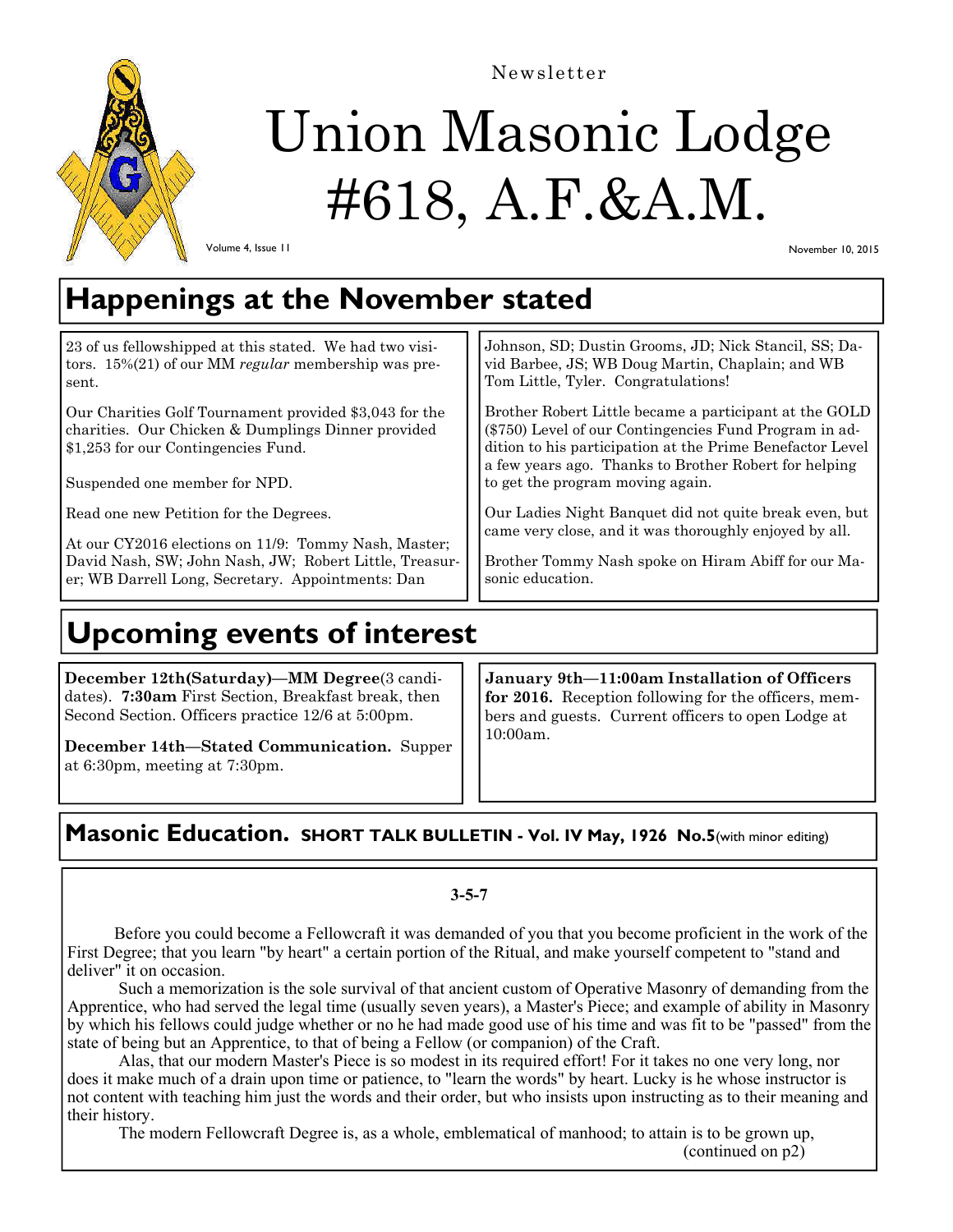### **November Birthdays (by age)**

**AGE / BIRTH DATE REPORT (sorted by age on birth date)** 

*85 11/09/1930 DAVID L. WAR-WICK(died 10/23/2015)*

65 11/21/1950 VINCENT J. D'ANDREA 63 11/06/1952 RONNIE J. MORGAN

61 11/05/1954 DENNIS R. KIKER

59 11/27/1956 DAVID E. FLOYD 58 11/02/1957 PERRY L. SAMS 22 11/16/1993 JOHN R. NASH

# **December Birthdays (by age)**

| AGE / BIRTH DATE REPORT <br>(sorted by age on birth date) | 73 12/06/1942 WILLIAM B. RITCHIE<br>70 12/17/1945 HERIOT L. MULLIS | l 56 12/06/1959 BILLY M. MORGAN<br>43 12/26/1972 BRIAN A. BECK |
|-----------------------------------------------------------|--------------------------------------------------------------------|----------------------------------------------------------------|
| 88 12/05/1927 ELLIS P. AUSTIN                             | 69 12/01/1946 CHARLES C. LUDWIG                                    | 141 12/14/1974 DAVID A. BULLOCK                                |
| 82 12/15/1933 CLADWELL P. HATLEY                          | 67 12/03/1948 RICHARD D. SIMPSON                                   | l 23 12/28/1992 JOSHUA A. PEACOCK                              |
| l 82 12/31/1933 ATLAS J. RUSHING                          | 65 12/03/1950 DARRELL E. CLINE                                     | l 22 12/28/1993 AUSTIN J. KIKER                                |
| l 79 12/03/1936 BILLY M. SLOOP-                           | 62 12/01/1953 WILLIAM A. BROOKS JR                                 |                                                                |
| 78 12/04/1937 BROOKS R. MULLIS                            | 58 12/27/1957 MARK B. DOUGLAS                                      |                                                                |

#### (continued from p1)

Masonically speaking. As the entered Apprentice Degree speaks of birth and babyhood, of first beginnings and first principles, so does the degree of Fellowcraft speak of growth, of strength and of virility to those who have inward and spiritual ears with which to hear. No thoughtful man can avoid the impression that this degree is an attempt to emphasize the vital need of knowledge; to encourage study and research, to bring out the beauty of wisdom. It is true that the liberal education which the degree was once supposed to outline and encourage is no longer either liberal or educational in fact; but it is still symbolical of all that a good Mason should learn.

 To understand the degree and what it attempts to do, one must have some knowledge of its history, and of William Preston, who brought the vigor of a trained mind to bear upon the often hasty and ill-considered lectures with which it [sic] progenitors were given. He turned these lectures into the elaborate exposition of the five senses, the seven liberal arts and sciences which we now have. In Preston's day such an exposition of knowledge was all inclusive; it is not Preston's fault that he knew nothing of science as we know it; that he knew nothing of medicine or biology or archeology or criticism, or electricity or astronomy in the modern sense. There are those who would substitute for the Prestonian Lectures and the Prestonian-Webb form of the degree, wholly modern exposition of the obtaining of knowledge. With such as these we have nothing to do; our Fellowcraft Degree is hallowed with age, and it is a lovely thing to do as have all those good brothers and fellows who have gone this way before us. But there is nothing to prevent us from reading the degrees symbolically. We do not have to accept it as literal, any more than we have to accept the first verse of the seventh chapter of Revelation:

"And after these things I saw four Angels standing on the four corners of the earth . . ."

as proof that the earth is square and not round. We can consider the meaning of the degree, and govern ourselves accordingly. And if we do so, we will start now, at once, to make ourselves earnest students not only of Masonic knowledge, but of knowledge in general. For of knowledge and its obtaining, this degree is most certainly a teacher; from the time of entry through the West Gate until the finish of the lecture, the entered Apprentice in the process of being "passed" is instructed, taught, given knowledge and urged that only by knowledge can he hope to obtain complete growth and the final glory of Masonry and of life, the Sublime degree of Master Mason.

 The most outstanding symbol in the degree of Fellowcraft is the Flight of Winding Stairs. In the Book of Kings we find; "They Went up With Winding Stairs into the Middle Chamber." We go up "with winding stairs" into "The Middle Chamber of King Solomon's Temple." Also we travel up a winding stairs of life, and arrive, if we climb steadfastly, at the middle chamber of existence, which is removed from birth, babyhood and youth by the steps of knowledge and experience, but which is not so high above the ground that we are not as yet of the earth, earthy; not so high that we can justifiably regard it as more than a Stepping Off Place from which we may, perhaps, ascend to the Sanctum Sanctorum; that Holy of Holies, in which our troubled spirits find rest, our ignorance finds knowledge, and our eyes see God.

There is a symbolism in the fact that the stairway "Winds." A straight stairway is not as easy to climb as a

(continued on p3)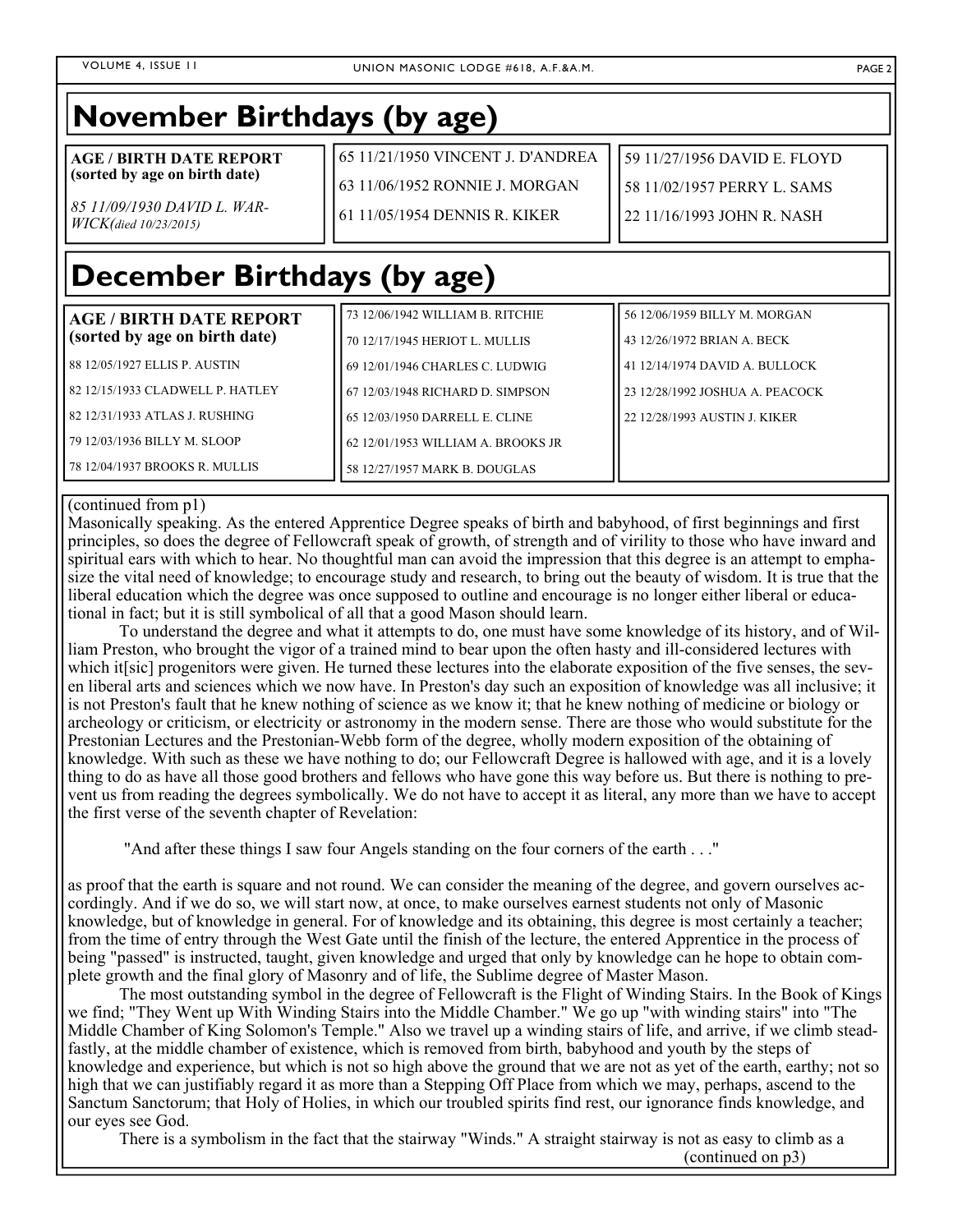#### (continued from p2)

winding one, which, because of the fact that it does wind, ascends by easier stages than one which climbs as a ladder. But, also, a straight stair has the goal in sight constantly, and while it may be more difficult in the effort and strength required, it is easier because one can see where one is going. There is no faith needed in climbing a ladder; one can visualize the top and have its inspiration constantly before one as one rises rung after rung.

 But the winding stairway is one which tries a man's soul. He must "Believe," or he cannot reach the top. Nothing is clear before him but the next step. He must take it on faith that there is a top, that if he but climb long enough he will, indeed, reach a middle chamber, a goal, a place of light. In such a way are the Winding Stairs and the Middle Chamber symbols of life and manhood. No man knows what he will become; as a boy he may have a goal, but many reach other Middle Chambers than those they visualized as they started the ascent. No man knows whether he will ever climb all the stairs; the Angel of Death may stand but around the corner on the next step. Yet, in spite of a lack of knowledge of what is at the top of the stairs, in spite of the fact that a Flaming Sword may bar his ascent, man climbs. He climbs in faith that there is a goal and that he shall reach it; and no good Mason doubts but that for those who never see the glory of the Middle Chamber in this life, a lamp is set that they may see still farther in another, better one.

We are taught that we should use that which God gave us, the five senses, to climb the remaining seven steps of the stairway, which are the seven liberal arts and sciences. Again we must remember that William Preston, who put such a practical interpretation upon these steps, lived in an age when these did indeed represent all of knowledge. But we must not refuse to grow because the ritual has not grown with modern discovery. When we rise by Grammar and Rhetoric, we must consider that they mean not only language but all methods of communication. The step of logic means a knowledge not only of all methods of reasoning, but of all reasoning which logicians have accomplished. When we ascend by Arithmetic and Geometry, we must visualize all science; since science is but measurement, and all measurement in the true mathematical sense, it requires no great stretch of the imagination to read into these two steps all that science may teach. The step denominated Music means not only sweet and harmonious sounds, but all beauty; poetry, art, nature, loveliness of whatever kind. Not to familiarize himself with the beauty which nature provides is to be, by so much, less a man; to stunt, by so much, a striving soul. As for the seventh step of astronomy, surely it means not only the study of the solar system and the stars, as it did in William Preston's day, but also the study of all that is beyond the earth; of spirit and the world of spirit, of ethics, philosophy, the abstract . . .of deity.

 Preston builded better than he knew; his seven steps are both logical in arrangement and suggestive in their order; the true Fellowcraft will see in them a guide to the making of a man rich in mind and spirit, by which, and only by which riches, can the truest brotherhood be obtained and practiced.

 The Fellowcraft Degree is one of action. Recall, if you will, where you wore your Cable-Tow; but think not that it confines action; it urges it. A great authority has stated that the words come from the Hebrew, and mean, effect "his pledge." Here, then "His Pledge" is for action, for a doing, a girding up, an effort to be made. What effort? To climb, to rise! How? By the use of the five senses to take in and make Knowledge a part of the mind and heart. What Knowledge? All Knowledge!

 Conceived thus, the Fellowcraft Degree, from being a mere ceremony, a stepping stone from the Apprentice Degree to that of the Master, becomes something sublime; it is emblematic of the struggle of life, not materially, but spiritually, and it is a symbol with high hope and encouragement constantly held forth. There "is" a Middle Chamber; the steps "do" lead somewhere; man "can" climb them if he will. Not for the drone, the laggard, the journeyer by the easy paths upon the level, but for the fighter, the adventurer, the man with courage. For that which is not worth working for and fighting for is not worth having. It is no easy journey that we make through life, and it is no easy journey that we make through the mazes of this degree. In its Middle Chamber lecture are profound philosophies, deep truths, great facts concealed. He who is a true Fellowcraft will study these for himself; he will not be content with the Prestonian lecture as an end; it will be to him but a means.

 For thousands of years men saw the rainbow and the best they could do was call it a promise of God. So, indeed, it may be to us all, but it is also a manifestation of beauty in nature, it is caused by the operation of wellunderstood laws, and when artificially produced in the spectroscope, it is the key with which we unlocked the mysteries of the heavens. For as long as man has lived upon this earth the lightning has flashed and the thunder roared to no end but terror and beauty. In the last few hundred years man has read the first part of the mysterious story of electricity and taken for himself the power God put in nature. Had man been content merely with what he saw and heard he would still be as ignorant as the beasts of the field.

 So should the mysteries of the Fellowcraft be to you, my brother. It is but a great symbol, given in one evening, of all that a man may make of his life. It is a lamp to guide your feet; not, as Preston would have had it, both the feet and the path. Preston and his brethren were Speculative Masons, indeed, but we are enlightened as he never was; so that if we fail to use the light he lit, or see by its radiance a greater Stairway and a higher climb than ever he visualized, the fault is within us, and not in our opportunity.

(continued on p4)